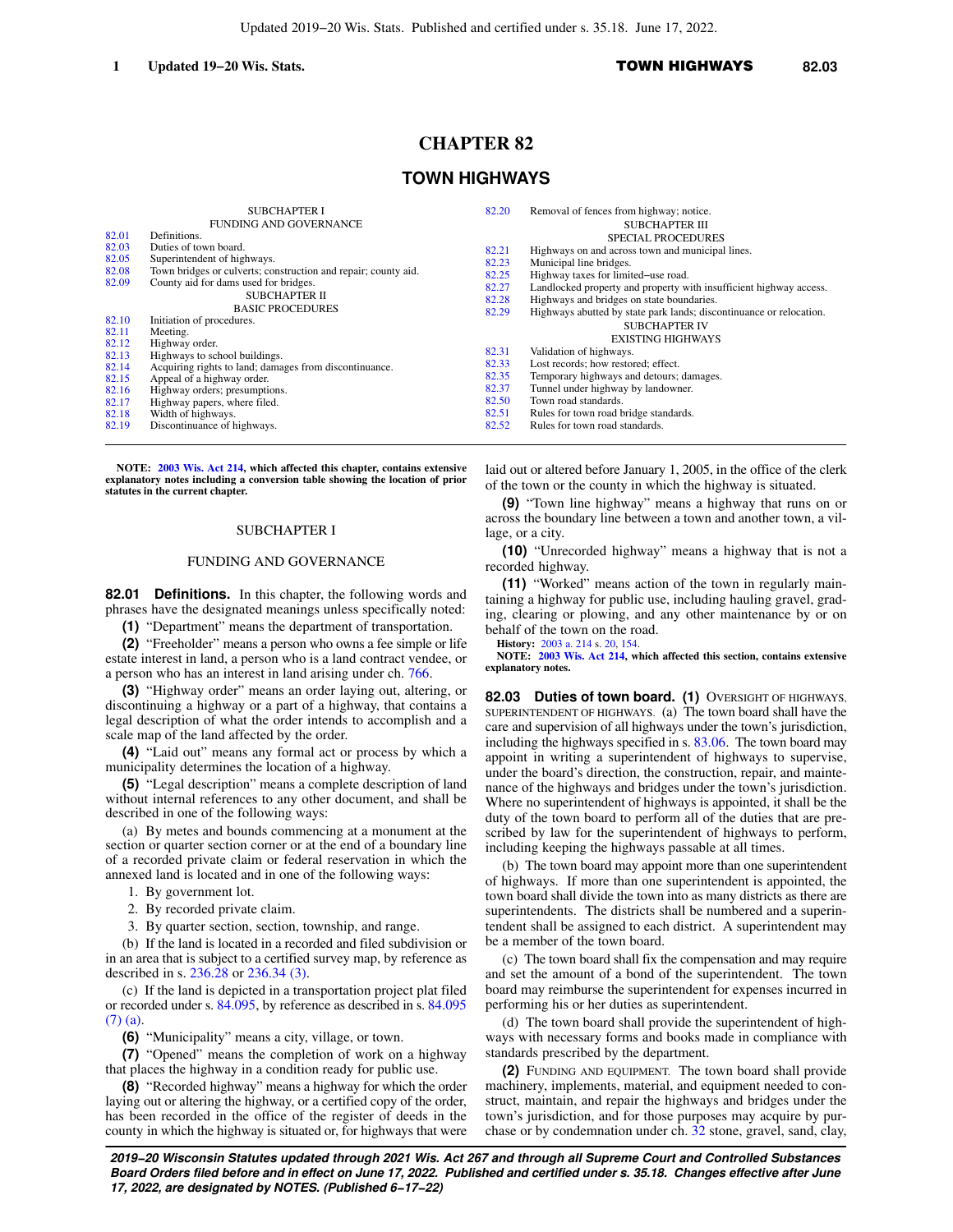### **82.03** TOWN HIGHWAYS **Updated 19−20 Wis. Stats. 2**

earth, gravel pits, stone quarries, and interests in land under s. [83.07](https://docs.legis.wisconsin.gov/document/statutes/83.07).

**(3)** OVERSIGHT OF SUPERINTENDENT. The town board shall direct the superintendent of highways in the performance of the superintendent's official duties.

**(4)** CONTROL OF EXPENDITURES. The town board shall direct when and where all highway funds shall be expended.

**(5)** MAINTENANCE. (a) The town supervisors may enter any lands near any highway in the town to construct necessary drains or ditches or embankments for the improvement or protection of the highway.

(b) The town supervisors may enter any private lands with their employees and agents for the following purposes:

1. To remove weeds and brush to keep the highway reasonably safe for travel.

2. To erect or remove snow fences to keep highways reason-

ably free from snow and open for travel during the winter season. (c) To erect on the right−of−way fences other than snow fences.

**(6)** LIABILITY. (a) The town shall be responsible for any damage resulting from activities undertaken under the authority granted by sub. [\(5\)](https://docs.legis.wisconsin.gov/document/statutes/82.03(5)). The owner of lands entered upon or used for any of the purposes identified in sub.  $(5)$  may apply to the town board to appraise the resulting damages, and such damages may be determined by agreement. If the parties are unable to agree upon the damages, the board shall make an award of damages and file the award with the town clerk, and the clerk shall give notice, by certified mail with return receipt requested, of the filing to the owner.

(b) Within 60 days after the date of filing of a town board's award of damages under par.  $(a)$ , the owner may appeal to the circuit court following the same procedures provided under s. [32.05](https://docs.legis.wisconsin.gov/document/statutes/32.05(10)) [\(10\)](https://docs.legis.wisconsin.gov/document/statutes/32.05(10)) for condemnation proceedings. The clerk of courts shall enter the appeal as an action pending in the court with the owner as plaintiff and the town as defendant. The action shall proceed as an action in the court subject to all of the provisions of law relating to actions brought therein, but the only issue to be tried shall be the amount of just compensation to be paid by the town, and the action shall have precedence over all other actions not then on trial. The action shall be tried by jury unless waived by both the plaintiff and the defendant. The amount of the town's award shall not be disclosed to the jury during the trial. Costs shall be allowed or litigation expenses awarded in an action under this paragraph in the same manner as provided under s. [32.28](https://docs.legis.wisconsin.gov/document/statutes/32.28) for condemnation proceedings.

**(7)** HIGHWAY NAMES. The town board shall, by ordinance, assign a name to each of the roads that are under the town's jurisdiction. No road name may be used on more than one road within the jurisdiction of the town.

**(8)** USE OF DAMS AS ROADWAYS. The town board may contract with the owner of a dam that has a roadway on it for the use of the roadway. The contract shall provide who shall be responsible for keeping the roadway in repair and may be for a period of time that the board determines.

**(9)** RUSTIC ROADS. As specified in s. [83.42,](https://docs.legis.wisconsin.gov/document/statutes/83.42) the town board shall maintain the rustic roads under its jurisdiction and may apply to have a highway designated as a rustic road or withdrawn from the rustic road system.

**(10)** ADDITIONS TO AND DELETIONS FROM COUNTY TRUNK HIGH-WAY SYSTEM. The town board shall approve or deny additions to and deletions from the county trunk highway system as provided in s. [83.025 \(1\).](https://docs.legis.wisconsin.gov/document/statutes/83.025(1))

**(11)** EMERGENCY CLOSURE OF COUNTY TRUNK HIGHWAY. The town chairperson may close county trunk highways when they have been rendered dangerous for travel and immediately notify the county highway commissioner under s. [83.09.](https://docs.legis.wisconsin.gov/document/statutes/83.09)

**(12)** CONTROLLED−ACCESS HIGHWAYS. The town board shall work with the county and other governmental bodies in establishing and maintaining controlled−access highways under s. [83.027.](https://docs.legis.wisconsin.gov/document/statutes/83.027)

**(13)** COUNTY−CONTROLLED HIGHWAYS IN A TOWN. The town board may contract under s. [83.035](https://docs.legis.wisconsin.gov/document/statutes/83.035) with the county to enable the county to construct and maintain streets and highways in the town.

**(14)** PURCHASE OF EQUIPMENT. The town board may purchase road building and maintenance supplies from the county under s. [83.018.](https://docs.legis.wisconsin.gov/document/statutes/83.018)

**(15)** AGREEMENTS WITH OTHER GOVERNMENTAL BODIES. The town board, under s. [83.027 \(9\),](https://docs.legis.wisconsin.gov/document/statutes/83.027(9)) may enter into agreements with other governmental bodies respecting the financing, planning, establishment, improvement, maintenance, use, regulation, or vacation of controlled−access highways or other public ways in their respective jurisdictions.

**(16)** COUNTY AID HIGHWAYS. The town board may improve county aid highways under s. [83.14.](https://docs.legis.wisconsin.gov/document/statutes/83.14)

**(17)** HIGHWAY LIGHTING. The town board may provide lighting for highways located in the town under s. [60.50 \(4\)](https://docs.legis.wisconsin.gov/document/statutes/60.50(4)).

**(18)** SOLID WASTE TRANSPORTATION. The town board may designate highways on which solid waste may be transported under s. [60.54](https://docs.legis.wisconsin.gov/document/statutes/60.54).

**(19)** TUNNELS UNDER HIGHWAYS. The town board shall ensure that all tunnels constructed pursuant to s. [82.37](https://docs.legis.wisconsin.gov/document/statutes/82.37) are constructed in accordance with the requirements of s. [82.37](https://docs.legis.wisconsin.gov/document/statutes/82.37) and are kept in good repair by the landowner.

**History:** [2003 a. 214](https://docs.legis.wisconsin.gov/document/acts/2003/214) ss. [106](https://docs.legis.wisconsin.gov/document/acts/2003/214,%20s.%20106) to [116](https://docs.legis.wisconsin.gov/document/acts/2003/214,%20s.%20116), [122](https://docs.legis.wisconsin.gov/document/acts/2003/214,%20s.%20122), [150,](https://docs.legis.wisconsin.gov/document/acts/2003/214,%20s.%20150) [155](https://docs.legis.wisconsin.gov/document/acts/2003/214,%20s.%20155), [156;](https://docs.legis.wisconsin.gov/document/acts/2003/214,%20s.%20156) [2005 a. 253](https://docs.legis.wisconsin.gov/document/acts/2005/253); [2015 a. 105](https://docs.legis.wisconsin.gov/document/acts/2015/105). **NOTE: [2003 Wis. Act 214,](https://docs.legis.wisconsin.gov/document/acts/2003/214) which affected this section, contains extensive explanatory notes.**

The duty to keep highways passable is made mandatory by former ss. 81.01 and 81.03 [now ss. 82.03 and 82.05], when read together. State ex rel. Cabott, Inc. v. Woj-cik, [47 Wis. 2d 759,](https://docs.legis.wisconsin.gov/document/courts/47%20Wis.%202d%20759) [177 N.W.2d 828](https://docs.legis.wisconsin.gov/document/courts/177%20N.W.2d%20828) (1970).

A town has initial authority to name town roads under sub. (7). However, the town's authority is subject to the county's discretionary authority under s. 59.54 (4) to establish a road naming and numbering system for the specific purpose of aiding in fire protection, emergency services, and civil defense. A county may cooperate with a town regarding road name changes, but ultimately the county has authority to implement name changes, even if a town does not consent, when the name changes<br>are made under s. 59.54 (4). Liberty Grove Town Board v. Door County Board of<br>Supervisors, [2005 WI App 166](https://docs.legis.wisconsin.gov/document/courts/2005%20WI%20App%20166), [284 Wis. 2d 814](https://docs.legis.wisconsin.gov/document/courts/284%20Wis.%202d%20814), [702 N.W.2d 33](https://docs.legis.wisconsin.gov/document/courts/702%20N.W.2d%2033), 04–

**82.05 Superintendent of highways. (1)** The term of office of highway superintendents shall be one year from the date of their appointment.

**(2)** The superintendent of highways shall supervise the construction and maintenance of all highways in the superintendent's district that are required to be maintained by the town, and keep them passable at all times, and perform such other services in connection with the highways as the town board requires. The superintendent may arrange for the prosecution of the highway work as the superintendent considers necessary and appoint any overseers that the highway work requires.

**(3)** When any highway under the superintendent's charge becomes impassable, the superintendent shall put the highway in passable condition as soon as practicable. Upon actual notice of the existence of any depression, ditch, hump, or embankment that impedes the use of any highway under the superintendent's charge, the superintendent, or in the absence of a superintendent the chairperson of the town board, shall as soon as practicable take action to make the highway safe for travel, which may include closing the highway.

**(4)** The superintendent shall routinely notify the town board of all highway work.

**History:** [1991 a. 316;](https://docs.legis.wisconsin.gov/document/acts/1991/316) [2003 a. 214](https://docs.legis.wisconsin.gov/document/acts/2003/214) ss. [117](https://docs.legis.wisconsin.gov/document/acts/2003/214,%20s.%20117), [118](https://docs.legis.wisconsin.gov/document/acts/2003/214,%20s.%20118), [157](https://docs.legis.wisconsin.gov/document/acts/2003/214,%20s.%20157), [158](https://docs.legis.wisconsin.gov/document/acts/2003/214,%20s.%20158); Stats. 2003 s. 82.05.

**NOTE: [2003 Wis. Act 214,](https://docs.legis.wisconsin.gov/document/acts/2003/214) which affected this section, contains extensive explanatory notes.**

The duty to keep highways passable is made mandatory by former ss. 81.01 and 81.03 [now ss. 82.03 and 82.05], when read together. State ex rel. Cabott, Inc. v. Woj-cik, [47 Wis. 2d 759,](https://docs.legis.wisconsin.gov/document/courts/47%20Wis.%202d%20759) [177 N.W.2d 828](https://docs.legis.wisconsin.gov/document/courts/177%20N.W.2d%20828) (1970).

**82.08 Town bridges or culverts; construction and repair; county aid. (1)** PETITIONS. A town that has voted to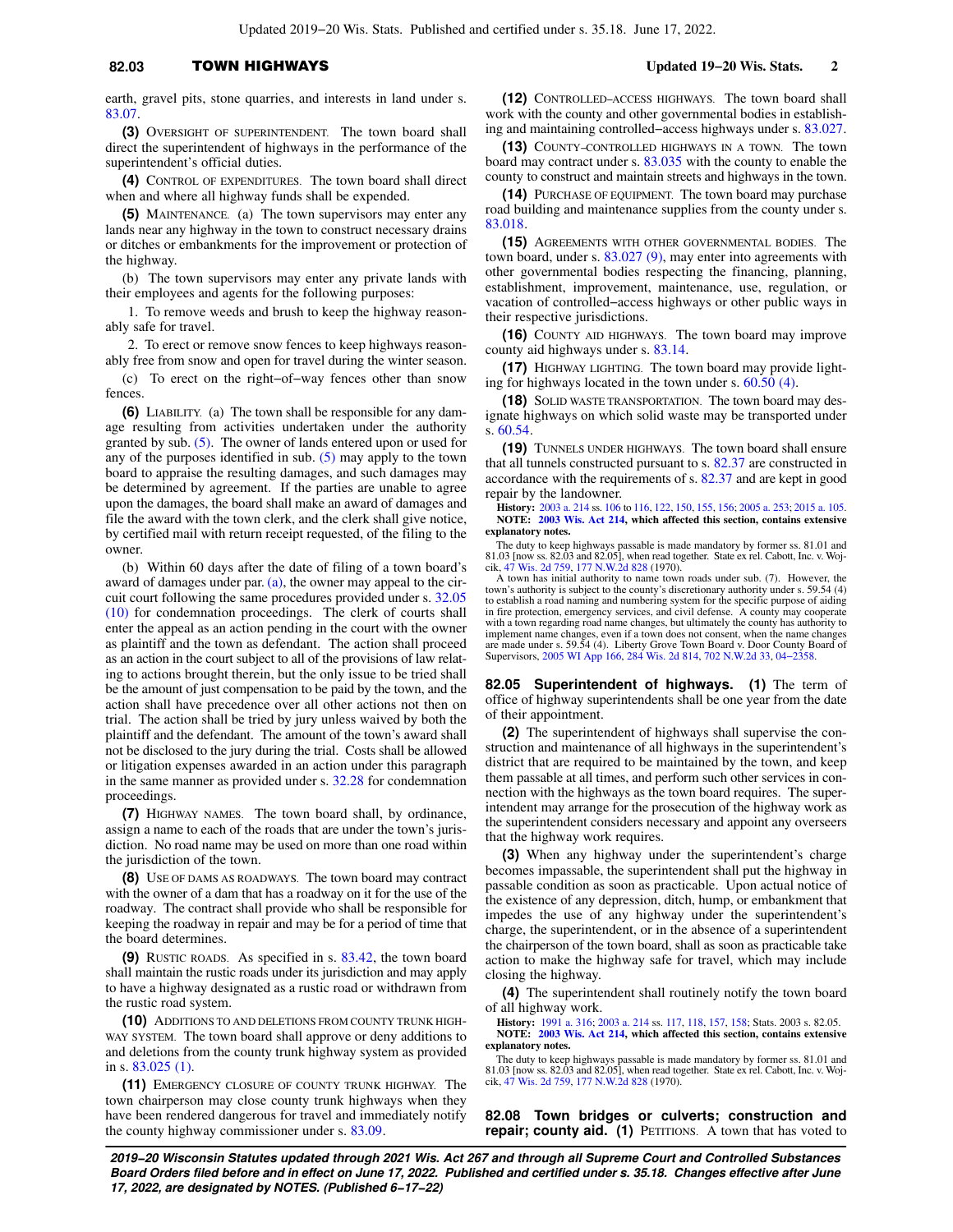construct or repair any bridge or culvert that is on, or that after the construction will be connected to, an existing highway maintained by the town may file a petition for county aid with the county highway commissioner. The petition shall describe the location and size of the bridge or culvert and shall contain a statement that the town has provided the funds required by sub. [\(3\)](https://docs.legis.wisconsin.gov/document/statutes/82.08(3)).

**(2)** FUNDING REQUIREMENTS. (a) Except as provided in par. [\(b\)](https://docs.legis.wisconsin.gov/document/statutes/82.08(2)(b)), upon receipt of a petition for a bridge or culvert with a 36−inch or greater span, or a structure of equivalent capacity to carry water, the county board shall appropriate the sum required by sub.  $(3)$ and shall levy a tax therefor. The tax, when collected, shall be held in a separate account administered by the county highway committee.

(b) If on January 1, 2003, a county has a policy of providing funding only for bridges and culverts larger than the requirement of par. [\(a\)](https://docs.legis.wisconsin.gov/document/statutes/82.08(2)(a)), the county may refuse to fund bridges and culverts that do not meet the minimum requirements of that policy. The minimum size bridge or culvert that a county is required to fund under this section may be raised, but not lowered, by the affirmative vote of a majority of the towns in the county. The county board of any county that has never granted aid under this section may, in its discretion, refuse all petitions under sub. [\(1\)](https://docs.legis.wisconsin.gov/document/statutes/82.08(1)).

**(3)** SHARED COST. The town and county shall each pay one− half of the cost of construction or repair. In determining the cost of construction or repair of any bridge or culvert, the cost of constructing or repairing any approach not exceeding 100 feet in length shall be included.

**(4)** EMERGENCY PETITION. Whenever the construction or repair of any bridge or culvert must be made without delay, the town board may file its petition with the county clerk and the county highway committee, explaining the necessity for immediate construction or repairs. It shall then be the duty of the town board and the county highway committee to construct or repair the bridge or culvert as soon as practicable. The construction or repair of a bridge or culvert undertaken pursuant to this subsection shall entitle the town to the same county aid that the town would have been entitled to had it filed its petition with the county board as provided in sub. [\(1\)](https://docs.legis.wisconsin.gov/document/statutes/82.08(1)).

**(5)** SUPERVISION OVER DESIGN, CONSTRUCTION, AND COST. The county highway committee and the town board shall have full charge of design, sizing, letting, inspecting, and accepting the construction or repair, but the town board may leave the matter entirely in the hands of the county highway committee. The county highway committee and the town board must agree on the cost of the project and must consult each other during construction.

**(6)** CONSTRUCTION REQUIREMENTS. No county order may be drawn under sub. [\(2\)](https://docs.legis.wisconsin.gov/document/statutes/82.08(2)) for the construction of a bridge or culvert unless the design and construction comply with requirements under s. [84.01 \(23\)](https://docs.legis.wisconsin.gov/document/statutes/84.01(23)).

**(7)** NO TAX. Except as provided in ss. [61.48](https://docs.legis.wisconsin.gov/document/statutes/61.48) and [84.14 \(3\),](https://docs.legis.wisconsin.gov/document/statutes/84.14(3)) nothing contained in this section shall authorize the levy of a tax upon the property in any city or village that is required to maintain its own bridges.

**(8)** ADMINISTRATION CHARGE. The county may charge the towns that apply for aid under this section an administration charge. The administration charge shall be fixed as a percentage of the total costs of administering aid under this section and the percentage shall be no more than the percentage that the county charges the state for records and reports.

**History:** [1977 c. 190;](https://docs.legis.wisconsin.gov/document/acts/1977/190) [1981 c. 296](https://docs.legis.wisconsin.gov/document/acts/1981/296); [1983 a. 192](https://docs.legis.wisconsin.gov/document/acts/1983/192) s. [303 \(2\);](https://docs.legis.wisconsin.gov/document/acts/1983/192,%20s.%20303) [1983 a. 532;](https://docs.legis.wisconsin.gov/document/acts/1983/532) [2003 a.](https://docs.legis.wisconsin.gov/document/acts/2003/214) [214](https://docs.legis.wisconsin.gov/document/acts/2003/214) ss. [140](https://docs.legis.wisconsin.gov/document/acts/2003/214,%20s.%20140) to [145](https://docs.legis.wisconsin.gov/document/acts/2003/214,%20s.%20145), [147](https://docs.legis.wisconsin.gov/document/acts/2003/214,%20s.%20147), [159](https://docs.legis.wisconsin.gov/document/acts/2003/214,%20s.%20159); Stats. 2003 s. 82.08; [2013 a. 152](https://docs.legis.wisconsin.gov/document/acts/2013/152).

**NOTE: [2003 Wis. Act 214](https://docs.legis.wisconsin.gov/document/acts/2003/214), which affected this section, contains extensive explanatory notes.**

The county is obligated to pay its half of the cost of construction or repair of a bridge even if the final cost exceeds the amount the town requested in the petition. An estimate is sufficient in a petition for aid. Costs need not be determined exactly. Town of Grand Chute v. Outagamie County, [2004 WI App 35,](https://docs.legis.wisconsin.gov/document/courts/2004%20WI%20App%2035) [269 Wis. 2d 657](https://docs.legis.wisconsin.gov/document/courts/269%20Wis.%202d%20657), [676](https://docs.legis.wisconsin.gov/document/courts/676%20N.W.2d%20540) [N.W.2d 540,](https://docs.legis.wisconsin.gov/document/courts/676%20N.W.2d%20540) [03−1897.](https://docs.legis.wisconsin.gov/document/wicourtofappeals/03-1897)

The bridge at issue in this case was not a "bridge on a highway maintainable by the town" under s. 81.38 [now s. 82.08] because the bridge aid petition did not request<br>funding to help connect the bridge to a highway mainta

no existing highway extending to the planned bridge site at the time of the petition, and the bridge was not connected to a highway maintainable by the town upon com-pletion. Section 81.38 requires funding for only those bridges built on highways in existence at the time of a bridge's construction. Town of Madison v. County of Dane, [2008 WI 83](https://docs.legis.wisconsin.gov/document/courts/2008%20WI%2083), [311 Wis. 2d 402,](https://docs.legis.wisconsin.gov/document/courts/311%20Wis.%202d%20402) [752 N.W.2d 260](https://docs.legis.wisconsin.gov/document/courts/752%20N.W.2d%20260), [06−2554.](https://docs.legis.wisconsin.gov/document/wisupremecourt/06-2554)

Although a 2003 act changed the phrase "highway maintainable" to "highway" maintained," this amendment did not change the substantive meaning of the statute. Town of Madison v. County of Dane, [2008 WI 83](https://docs.legis.wisconsin.gov/document/courts/2008%20WI%2083), [311 Wis. 2d 402](https://docs.legis.wisconsin.gov/document/courts/311%20Wis.%202d%20402), [752 N.W.2d 260](https://docs.legis.wisconsin.gov/document/courts/752%20N.W.2d%20260), [06−2554.](https://docs.legis.wisconsin.gov/document/wisupremecourt/06-2554) **NOTE: The above annotations cite to s. 81.38, the predecessor statute to s.**

**82.08.**

**82.09 County aid for dams used for bridges.** A town board may file a petition with the county board stating that the town board has voted to acquire the right to use a roadway on a dam. The petition shall contain a legal description and scale map of the dam and roadway, and shall state the amount agreed to be paid to the owner for the use of the roadway. Upon receipt of a petition, the county board shall appropriate a sum equal to 50 percent of the amount agreed to be paid for the use. The county board shall, on the order of the chairperson of the county board and county clerk, cause such sum to be paid to the treasurer of the town whenever the town board notifies the county highway commissioner that a contract for the use of the roadway has been executed.

**History:** [2003 a. 214](https://docs.legis.wisconsin.gov/document/acts/2003/214) s. [151](https://docs.legis.wisconsin.gov/document/acts/2003/214,%20s.%20151). **NOTE: [2003 Wis. Act 214,](https://docs.legis.wisconsin.gov/document/acts/2003/214) which affected this section, contains extensive explanatory notes.**

#### SUBCHAPTER II

#### BASIC PROCEDURES

**82.10 Initiation of procedures. (1)** APPLICATION FOR HIGH-WAY CHANGES. Six or more resident freeholders may apply to the town board to have a highway laid out, altered, or discontinued. The application shall be in writing and shall be delivered to the town clerk. The application shall contain all of the following:

(a) A legal description of the highway to be discontinued or of the proposed highway to be laid out or altered.

(b) A scale map of the land that would be affected by the application.

**(2)** RESOLUTION. Notwithstanding sub. [\(1\),](https://docs.legis.wisconsin.gov/document/statutes/82.10(1)) the town board may initiate the process of laying out, altering, or discontinuing a town highway by the introduction of a resolution. The resolution shall contain all of the following:

(a) A legal description of the highway to be discontinued or of the proposed highway to be laid out or altered.

(b) A scale map of the land that would be affected by the resolution.

**(3)** NOTICE REQUIREMENTS. Upon receipt of an application under sub.  $(1)$  or the introduction of a resolution under sub.  $(2)$ , the board shall provide notice of the time that and the place where it will meet to consider the application or resolution. The notice shall contain a legal description of the highway to be discontinued or of the proposed highway to be laid out or altered and a scale map of the land that would be affected by the application or resolution.

**(4)** NOTICE RECIPIENTS. (a) The town board or, at the town board's direction, the applicants shall publish a class 3 notice under ch. [985](https://docs.legis.wisconsin.gov/document/statutes/ch.%20985) and shall, at least 30 days before the hearing, give notice by registered mail to all of the following:

1. The owners of record of lands through which the highway may pass.

2. The owners of record of all lands abutting the highway.

3. The department of natural resources.

4. The county land conservation committee in each county through which the highway may pass.

5. The secretary of transportation, if the highway that is the subject of the application or resolution is located within one−quarter mile of a state trunk highway or connecting highway.

6. The commissioner of railroads, if there is a railroad highway crossing, within the portion of the highway that is the subject of the application or resolution.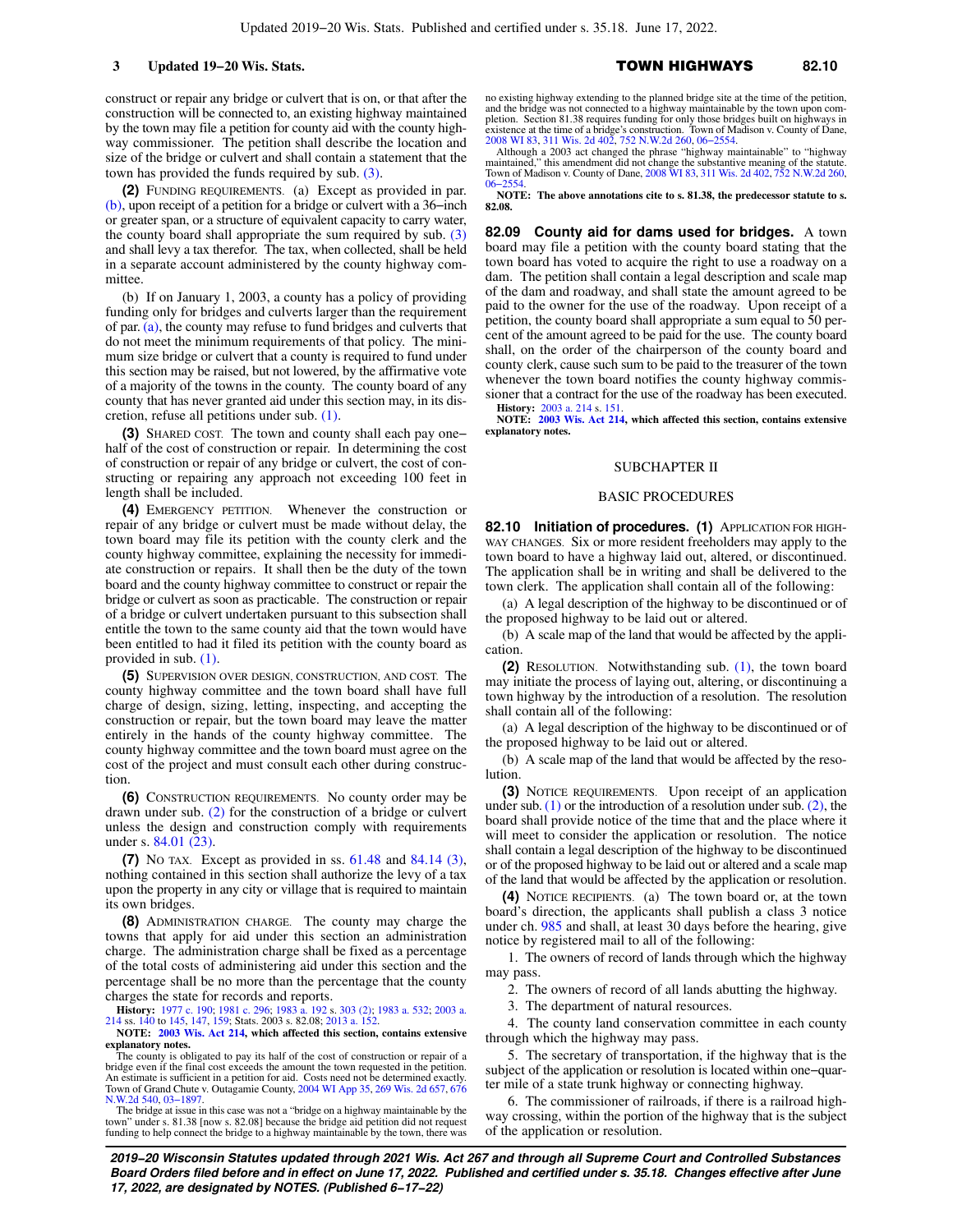## **82.10** TOWN HIGHWAYS **Updated 19−20 Wis. Stats. 4**

(b) If procedures are begun under sub. [\(1\),](https://docs.legis.wisconsin.gov/document/statutes/82.10(1)) the applicants shall bear the cost of publication. If the procedures are begun under sub. [\(2\)](https://docs.legis.wisconsin.gov/document/statutes/82.10(2)), the town shall bear the cost of publication.

**(5)** LIS PENDENS. In the case of an application under sub. [\(1\),](https://docs.legis.wisconsin.gov/document/statutes/82.10(1)) the applicant shall file a lis pendens under s. [840.11.](https://docs.legis.wisconsin.gov/document/statutes/840.11) In the case of a resolution under sub. [\(2\)](https://docs.legis.wisconsin.gov/document/statutes/82.10(2)), the board shall file a lis pendens within 10 days of the introduction of the resolution.

**History:** [2003 a. 214](https://docs.legis.wisconsin.gov/document/acts/2003/214) ss. [29](https://docs.legis.wisconsin.gov/document/acts/2003/214,%20s.%2029), [34](https://docs.legis.wisconsin.gov/document/acts/2003/214,%20s.%2034) to [38,](https://docs.legis.wisconsin.gov/document/acts/2003/214,%20s.%2038) [161;](https://docs.legis.wisconsin.gov/document/acts/2003/214,%20s.%20161) [2009 a. 107](https://docs.legis.wisconsin.gov/document/acts/2009/107), [223](https://docs.legis.wisconsin.gov/document/acts/2009/223).

**NOTE: [2003 Wis. Act 214](https://docs.legis.wisconsin.gov/document/acts/2003/214), which affected this section, contains extensive explanatory notes.**

**82.11 Meeting. (1)** The town supervisors shall personally examine the highway or proposed highway that is the subject of an application or resolution under s. [82.10](https://docs.legis.wisconsin.gov/document/statutes/82.10). At the time and place stated in the notice under s. [82.10](https://docs.legis.wisconsin.gov/document/statutes/82.10), the town board shall hold a public hearing to decide, in its discretion, whether granting the application or resolution is in the public interest. Before the town board holds a public hearing on or takes any action on the application or resolution, the town board must be satisfied, by affidavit of the applicant or otherwise, that the notices in s. [82.10 \(4\)](https://docs.legis.wisconsin.gov/document/statutes/82.10(4)) have been given.

**(2)** (a) No town official may act in laying out, altering, or discontinuing a highway if acting would result in a violation of the code of ethics under s. [19.59](https://docs.legis.wisconsin.gov/document/statutes/19.59) or of a local ordinance enacted under s. [19.59 \(1m\).](https://docs.legis.wisconsin.gov/document/statutes/19.59(1m)) If a town official is prevented from acting, the remaining town officials shall act.

(b) Every town shall have a written policy on how the town board will act on an application or resolution when there are fewer than 2 supervisors in the town who are able to act on the application or resolution. In the absence of a policy, the town clerk may act. If the town clerk is prevented from acting, the treasurer may act.

**History:** [2003 a. 214](https://docs.legis.wisconsin.gov/document/acts/2003/214) ss. [33](https://docs.legis.wisconsin.gov/document/acts/2003/214,%20s.%2033), [40,](https://docs.legis.wisconsin.gov/document/acts/2003/214,%20s.%2040) [162.](https://docs.legis.wisconsin.gov/document/acts/2003/214,%20s.%20162)

**NOTE: [2003 Wis. Act 214](https://docs.legis.wisconsin.gov/document/acts/2003/214), which affected this section, contains extensive explanatory notes.**

**82.12 Highway order. (1)** A town board shall make a determination upon any application or resolution to lay out, alter, or discontinue any highway within 90 days after receipt of the application or introduction of a resolution.

**(2)** If the board determines under sub. [\(1\)](https://docs.legis.wisconsin.gov/document/statutes/82.12(1)) to lay out, alter, or discontinue any highway, it shall issue a highway order. The highway order shall be recorded with the register of deeds for the county in which the highway is or will be located and shall be filed with the town clerk. The town clerk shall submit a certified copy of the order to the county highway commissioner. If the town has an official map, the order shall be incorporated into the official map.

**(3)** The determination not to issue a highway order shall be final for one year. No application to lay out, alter, or discontinue a highway shall be filed within one year from the date of a determination not to issue a highway order covering the highway or portion of the highway covered in the refused application.

**History:** [2003 a. 214](https://docs.legis.wisconsin.gov/document/acts/2003/214) ss. [42](https://docs.legis.wisconsin.gov/document/acts/2003/214,%20s.%2042), [74,](https://docs.legis.wisconsin.gov/document/acts/2003/214,%20s.%2074) [76](https://docs.legis.wisconsin.gov/document/acts/2003/214,%20s.%2076), [163](https://docs.legis.wisconsin.gov/document/acts/2003/214,%20s.%20163).

**NOTE: [2003 Wis. Act 214](https://docs.legis.wisconsin.gov/document/acts/2003/214), which affected this section, contains extensive explanatory notes.**

**82.13 Highways to school buildings.** Upon being notified that a public school in a town lacks highway access, the town board shall lay out a highway to the public school, using the procedures in this subchapter. No application for the highway shall be necessary. Section [82.12 \(3\)](https://docs.legis.wisconsin.gov/document/statutes/82.12(3)) shall not apply to proceedings under this section.

**History:** [2003 a. 214](https://docs.legis.wisconsin.gov/document/acts/2003/214) s. [72](https://docs.legis.wisconsin.gov/document/acts/2003/214,%20s.%2072); Stats. 2003 s. 82.13.

**NOTE: [2003 Wis. Act 214](https://docs.legis.wisconsin.gov/document/acts/2003/214), which affected this section, contains extensive explanatory notes.**

**82.14 Acquiring rights to land; damages from discontinuance.** (1) Unless the acquisition can be made by mutual agreement, the town board shall utilize the procedures under s. [32.05](https://docs.legis.wisconsin.gov/document/statutes/32.05) to acquire rights to land for the purpose of laying out or altering a town highway.

**(2)** If lands acquired by contract for highway purposes are encumbered, and the owners of the fee and of the encumbrance do not agree on the allocation of any damages to be paid due to the taking, the damages may be paid to the clerk of the circuit court of the county in which the land is located. Upon the application of any interested party and upon not less than 5 days' written notice to the other party, the court may apportion the damages paid to the clerk among the parties.

**(3)** An owner of property abutting on a discontinued highway whose property is damaged by the discontinuance may recover damages as provided in ch. [32.](https://docs.legis.wisconsin.gov/document/statutes/ch.%2032)

**History:** [2003 a. 214](https://docs.legis.wisconsin.gov/document/acts/2003/214) ss. [82](https://docs.legis.wisconsin.gov/document/acts/2003/214,%20s.%2082), [164](https://docs.legis.wisconsin.gov/document/acts/2003/214,%20s.%20164).

**NOTE: [2003 Wis. Act 214,](https://docs.legis.wisconsin.gov/document/acts/2003/214) which affected this section, contains extensive explanatory notes.**

**82.15 Appeal of a highway order.** Any person aggrieved by a highway order, or a refusal to issue such an order, may seek judicial review under s. [68.13](https://docs.legis.wisconsin.gov/document/statutes/68.13). If the highway is on the line between 2 counties, the appeal may be in the circuit court of either county.

**History:** [2003 a. 214.](https://docs.legis.wisconsin.gov/document/acts/2003/214)

**NOTE: [2003 Wis. Act 214,](https://docs.legis.wisconsin.gov/document/acts/2003/214) which affected this section, contains extensive explanatory notes.**

The judge's role is administrative and not judicial. Entry of judgment is beyond a circuit judge's jurisdiction under this section. Town Board of Taycheedah v. Webb, [118 Wis. 2d 362,](https://docs.legis.wisconsin.gov/document/courts/118%20Wis.%202d%20362) [348 N.W.2d 591](https://docs.legis.wisconsin.gov/document/courts/348%20N.W.2d%20591) (Ct. App. 1984).

**NOTE: The above annotation cites to s. 80.17, the predecessor statute to this section.**

This section contemplates certiorari review under s. 68.13 as the prescribed method for review of a highway order or of a refusal to issue such an order. Section<br>68.13 establishes both the procedure and a time limit for seeking review of a highway<br>order under most circumstances. Inasmuch as the pl mination that a town's refusal to issue a highway order was not in accordance with<br>law, they should have proceeded under s. 68.13. Dawson v. Town of Jackson, [2011](https://docs.legis.wisconsin.gov/document/courts/2011%20WI%2077)<br>[WI 77,](https://docs.legis.wisconsin.gov/document/courts/2011%20WI%2077) [336 Wis. 2d 318](https://docs.legis.wisconsin.gov/document/courts/336%20Wis.%202d%20318), [801 N.W.2d 316,](https://docs.legis.wisconsin.gov/document/courts/801%20N.W.2d%20316) [09−0120](https://docs.legis.wisconsin.gov/document/wisupremecourt/09-0120).

The 30-day period during which certiorari review is available for a town board's<br>highway order to lay out, alter, or discontinue a highway begins to run on the date that<br>the highway order is recorded by the register of dee

**82.16 Highway orders; presumptions. (1)** Every order laying out, altering, or discontinuing a highway under this chapter, and any order restoring the record of a highway, shall be presumptive evidence of the facts therein stated and of the regularity of all the proceedings prior to the making of the order.

**(2)** The validity of an order described in sub. [\(1\)](https://docs.legis.wisconsin.gov/document/statutes/82.16(1)), if fair on its face, is not open to collateral attack, but may be challenged in an action brought under s. [82.15](https://docs.legis.wisconsin.gov/document/statutes/82.15).

**(3)** It shall be presumed that a release was given by the owners of the lands over which the highway was laid out and the public shall be entitled to use the full width of the highway, as laid out, without further compensation if all of the following apply:

(a) An order laying out the highway has been filed for more than 30 years.

(b) No award of damages or agreement or release has been filed.

(c) The highway, or a part of the highway, has been used by the public and public money has been expended on the highway for at least 5 years.

**History:** [1979 c. 323;](https://docs.legis.wisconsin.gov/document/acts/1979/323) [2003 a. 214](https://docs.legis.wisconsin.gov/document/acts/2003/214) ss. [94](https://docs.legis.wisconsin.gov/document/acts/2003/214,%20s.%2094) to [96,](https://docs.legis.wisconsin.gov/document/acts/2003/214,%20s.%2096) [166](https://docs.legis.wisconsin.gov/document/acts/2003/214,%20s.%20166); Stats. 2003 s. 82.16; [2003 a.](https://docs.legis.wisconsin.gov/document/acts/2003/327) [327.](https://docs.legis.wisconsin.gov/document/acts/2003/327)

**NOTE: [2003 Wis. Act 214,](https://docs.legis.wisconsin.gov/document/acts/2003/214) which affected this section, contains extensive explanatory notes.**

**82.17 Highway papers, where filed.** All applications, orders, awards, bonds, and other papers relating to the laying out, altering, or discontinuing of highways under this chapter shall be promptly filed in the office of the town, city, or village clerk where the highway is located, except as otherwise specifically provided in this chapter.

**History:** [2003 a. 214](https://docs.legis.wisconsin.gov/document/acts/2003/214) s. [93;](https://docs.legis.wisconsin.gov/document/acts/2003/214,%20s.%2093) Stats. 2003 s. 82.17.

**NOTE: [2003 Wis. Act 214,](https://docs.legis.wisconsin.gov/document/acts/2003/214) which affected this section, contains extensive explanatory notes.**

**82.18 Width of highways.** Except as otherwise provided in this chapter, highways laid out under this chapter shall be laid out at least 66 feet wide unless, in the town board's discretion, that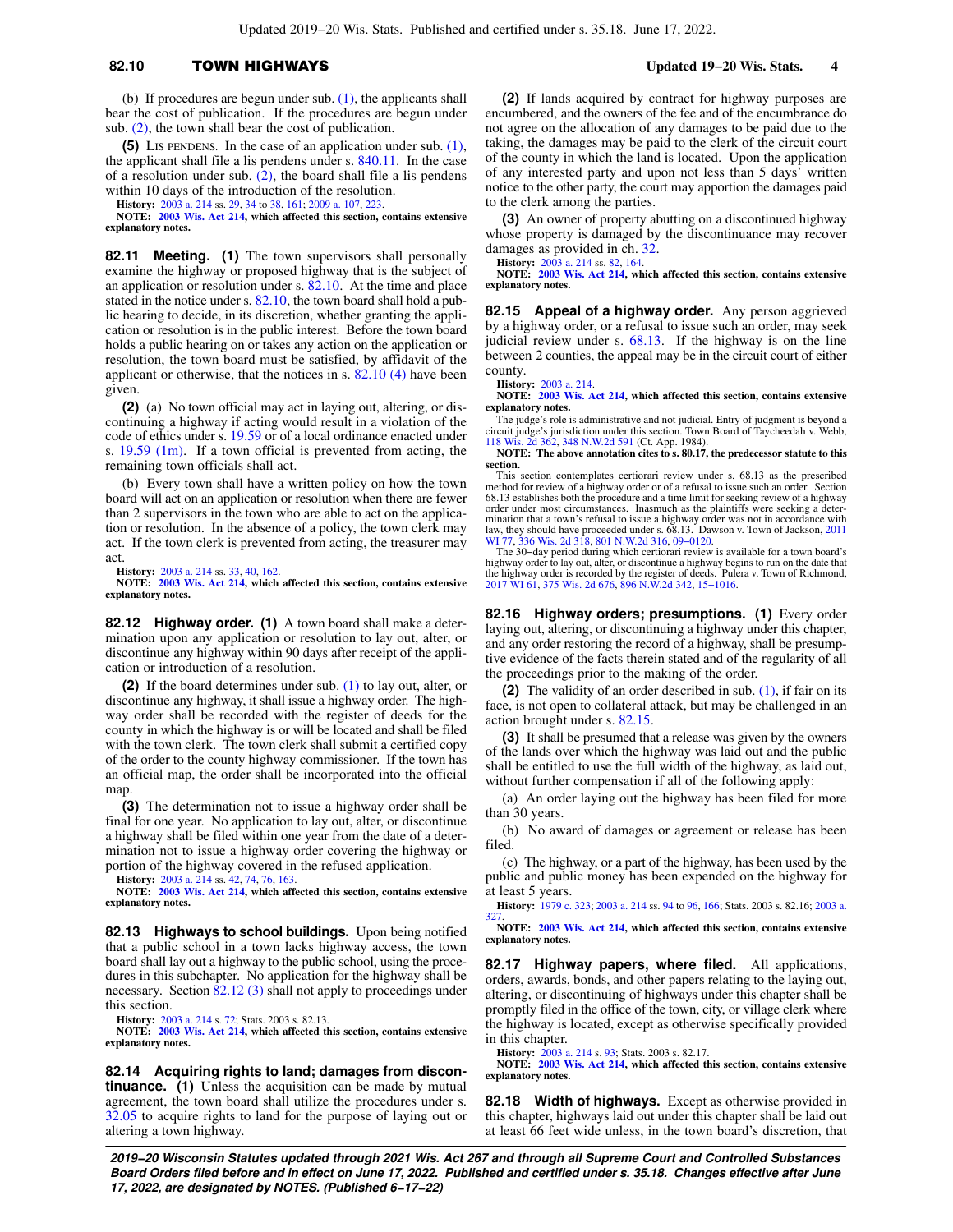width is impractical. If the town board determines that a 66−foot width is impractical, the width shall be determined by the town board but shall be at least 49.5 feet in width. When no width is specified in the highway order, the highway shall be 66 feet wide.

**History:** [1999 a. 97;](https://docs.legis.wisconsin.gov/document/acts/1999/97) [2003 a. 214](https://docs.legis.wisconsin.gov/document/acts/2003/214) s. [43;](https://docs.legis.wisconsin.gov/document/acts/2003/214,%20s.%2043) Stats. 2003 s. 82.18. **NOTE: [2003 Wis. Act 214](https://docs.legis.wisconsin.gov/document/acts/2003/214), which affected this section, contains extensive**

**explanatory notes.**

**82.19 Discontinuance of highways. (1)** An unrecorded highway, or any part of an unrecorded highway, that has become or is in the process of becoming a public highway by user in any town may be discontinued using the procedures under ss. [82.10](https://docs.legis.wisconsin.gov/document/statutes/82.10) to [82.12](https://docs.legis.wisconsin.gov/document/statutes/82.12). Any proceedings to discontinue an unrecorded highway shall not be evidence of the acceptance at any time by the town of the highway or any part of the highway.

**(2)** (a) Every highway shall cease to be a public highway 4 years from the date on which it was laid out, except the parts of the highway that have been opened, traveled, or worked within that time.

(b) 1. In this paragraph, "vehicular travel" means travel using any motor vehicle required to be registered under ch. [341](https://docs.legis.wisconsin.gov/document/statutes/ch.%20341) or exempt from registration under s. [341.05.](https://docs.legis.wisconsin.gov/document/statutes/341.05)

2. Any highway that has been entirely abandoned as a route of vehicular travel, and on which no highway funds have been expended for 5 years, shall be considered discontinued.

(c) This subsection does not apply to state or county trunk highways or to any highway, street, alley, or right−of−way that provides public access to a navigable lake or stream.

**History:** [2003 a. 214](https://docs.legis.wisconsin.gov/document/acts/2003/214) ss. [83](https://docs.legis.wisconsin.gov/document/acts/2003/214,%20s.%2083) to [85](https://docs.legis.wisconsin.gov/document/acts/2003/214,%20s.%2085), [92,](https://docs.legis.wisconsin.gov/document/acts/2003/214,%20s.%2092) [167.](https://docs.legis.wisconsin.gov/document/acts/2003/214,%20s.%20167)

**NOTE: [2003 Wis. Act 214](https://docs.legis.wisconsin.gov/document/acts/2003/214), which affected this section, contains extensive explanatory notes.**

Whether a highway has been entirely abandoned for a discontinuation to occur under sub. (2) depends on whether the highway has remained open to all who had occasion to use it. Even if a single family and their guests used the highway, that could be sufficient to keep it from being abandoned. Lange v. Tumm, [2000 WI App 160](https://docs.legis.wisconsin.gov/document/courts/2000%20WI%20App%20160), [237 Wis. 2d 752,](https://docs.legis.wisconsin.gov/document/courts/237%20Wis.%202d%20752) [615 N.W.2d 187,](https://docs.legis.wisconsin.gov/document/courts/615%20N.W.2d%20187) [99−3247.](https://docs.legis.wisconsin.gov/document/wicourtofappeals/99-3247)

An owner may not convert a public highway to a private road by taking control of the road and leading others to believe that they need permission to use it, the state or local government has discontinued maintenance of the road. A public highway is not entirely abandoned if it is used only by the owner of the land over<br>which the highway lies. Under sub. (2), the identity of the user is irrelevant. Markos<br>v. Schaller, [2003 WI App 174](https://docs.legis.wisconsin.gov/document/courts/2003%20WI%20App%20174), [266 Wis. 2d 470,](https://docs.legis.wisconsin.gov/document/courts/266%20Wis.%202d%20470) 668 N

That a roadway was overgrown and difficult or impossible for vehicles to travel without damage and that members of the public sought permission to use the road<br>were considerations that underpinned a finding that the road was not open to all.<br>Povolny v. Totzke, [2003 WI App 184](https://docs.legis.wisconsin.gov/document/courts/2003%20WI%20App%20184), [266 Wis. 2d 852](https://docs.legis.wisconsin.gov/document/courts/266%20Wis.%202d%20852), 668 N.W

**NOTE: The above annotations cite to s. 80.32 (1) or (2), the predecessor statutes to s. 82.19.**

To establish abandonment under this section, the higher burden of proof of clear and convincing evidence, rather than the lower preponderance of the evidence standard, must be applied. Town of Schoepke v. Rustick, [2006 WI App 222](https://docs.legis.wisconsin.gov/document/courts/2006%20WI%20App%20222), [296 Wis.](https://docs.legis.wisconsin.gov/document/courts/296%20Wis.%202d%20471) [2d 471](https://docs.legis.wisconsin.gov/document/courts/296%20Wis.%202d%20471), [723 N.W. 2d 770,](https://docs.legis.wisconsin.gov/document/courts/723%20N.W.%202d%20770) [05−3183.](https://docs.legis.wisconsin.gov/document/wicourtofappeals/05-3183)

**82.20 Removal of fences from highway; notice. (1)** If the town board issues an order to lay out or alter a highway through enclosed, cultivated, or improved lands, the town board or highway superintendent shall give the owner or occupant of the lands through which the proposed highway will pass written notice of its, his, or her intent to remove the fences in the path of the new or altered highway. The notice shall state when the town board or highway superintendent intends to remove the fences, which shall not be less than 30 days from the date on which the notice was given to the owner or occupant. If the owner or occupant does not remove the fences before the time stated in the notice, the town board or highway superintendent shall remove the fences and may charge the landowner for the costs of the removal under s. [66.0627](https://docs.legis.wisconsin.gov/document/statutes/66.0627).

**(2)** The notice under sub. [\(1\)](https://docs.legis.wisconsin.gov/document/statutes/82.20(1)) shall not be sent until the time for filing an appeal under s. [82.15](https://docs.legis.wisconsin.gov/document/statutes/82.15) has expired and no appeal was taken or until all appeals under s. [82.15](https://docs.legis.wisconsin.gov/document/statutes/82.15) have been brought to a final determination.

**(3)** This section does not authorize the opening of a highway through enclosed, cultivated, or improved lands or the removal of fences between May 15 and September 15, except in cases of emergency to be determined by the town board.

**History:** [1991 a. 316](https://docs.legis.wisconsin.gov/document/acts/1991/316); [1999 a. 97;](https://docs.legis.wisconsin.gov/document/acts/1999/97) [2003 a. 214](https://docs.legis.wisconsin.gov/document/acts/2003/214) ss. [77](https://docs.legis.wisconsin.gov/document/acts/2003/214,%20s.%2077) to [79;](https://docs.legis.wisconsin.gov/document/acts/2003/214,%20s.%2079) Stats. 2003 s. 82.20.

#### **5 Updated 19−20 Wis. Stats.** TOWN HIGHWAYS **82.21**

**NOTE: [2003 Wis. Act 214,](https://docs.legis.wisconsin.gov/document/acts/2003/214) which affected this section, contains extensive explanatory notes.**

#### SUBCHAPTER III

#### SPECIAL PROCEDURES

**82.21 Highways on and across town and municipal lines.** (1) INITIATING THE PROCEDURE. The procedure to lay out, alter, or discontinue a highway on the line between a town and another town, a city, or a village, or a highway extending from one town into an adjoining town, city, or village, shall begin only when one of the following occurs in each affected municipality:

(a) Six resident freeholders of the town, city, or village deliver an application to lay out, alter, or discontinue a town line highway to the clerk of every town, city, or village that would be affected by the proposal.

(b) The town board, city council, or village board introduces a resolution to lay out, alter, or discontinue a town line highway.

**(2)** CONTENTS OF THE APPLICATION OR RESOLUTION. An application or resolution under sub. [\(1\)](https://docs.legis.wisconsin.gov/document/statutes/82.21(1)) shall contain a legal description of the highway to be discontinued or of the proposed highway to be laid out or altered and a scale map of the land that would be affected by the application. Upon completion of the requirements of sub. [\(1\),](https://docs.legis.wisconsin.gov/document/statutes/82.21(1)) the governing bodies of the municipalities, acting together in cooperation, but voting upon applications or resolutions as separate governing bodies, shall proceed under ss. [82.10](https://docs.legis.wisconsin.gov/document/statutes/82.10) to [82.13.](https://docs.legis.wisconsin.gov/document/statutes/82.13)

**(3)** APPOINTMENT OF CITY OR VILLAGE COMMISSIONERS. Upon receipt of an application or introduction of a resolution, the city council or village board may appoint 3 commissioners to act on behalf of the affected city or village in all respects. The commissioners shall be duly sworn to faithfully discharge their duties as commissioners before entering upon those duties.

**(4)** APPORTIONMENT OF AUTHORITY AND RESPONSIBILITY. (a) A highway order issued by 2 towns or by a town and a city or village may designate the part of the highway that each shall construct and repair, and pay the damages for, if any. As to the portion of the highway that the town, city, or village agrees to construct, keep in repair, and pay damages for, the town, city, or village shall have all of the authority and be subject to all of the responsibility in relation to that part of the highway as if that part were wholly located in the town, city, or village.

(b) Two town boards or a town board and a city council or village board, meeting together, may make an order in accordance with par. [\(a\)](https://docs.legis.wisconsin.gov/document/statutes/82.21(4)(a)) apportioning or reapportioning the authority and responsibility for a town line highway or any part of a town line highway that they consider advisable, if any of the following conditions exists:

1. No apportionment has been made in a highway order.

2. The highway or part of the highway had its origin in user.

3. In the judgment of the town boards, or the town board and the city council or village board, circumstances have been so altered since the last apportionment of the highway or part of the highway that the current apportionment has been rendered inequitable or impracticable.

(c) An order made under par. [\(b\)](https://docs.legis.wisconsin.gov/document/statutes/82.21(4)(b)) shall be filed with the clerk of each affected municipality and shall have the same effect as an apportionment made in connection with the original highway order.

(d) Any written order or agreement made before August 27, 1947, by a majority of the supervisors of each town concerned, acting together, apportioning, or reapportioning a town line highway has the same effect as though made on or after August 27, 1947.

**(5)** APPEAL OF APPORTIONMENT. (a) If an order laying out or altering a town line highway has not apportioned the authority and responsibility for the highway or if a municipality considers the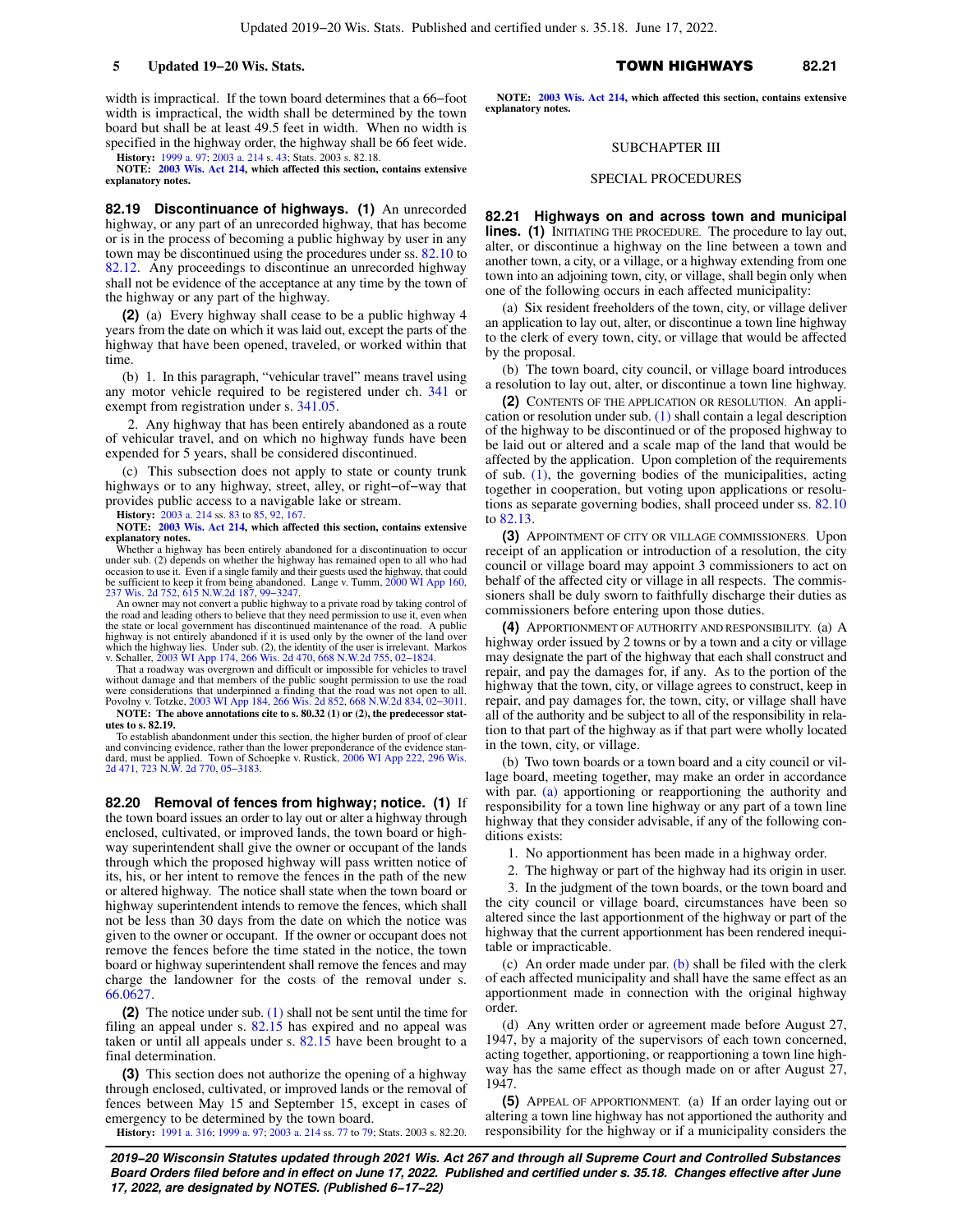## **82.21** TOWN HIGHWAYS **Updated 19−20 Wis. Stats. 6**

current apportionment to be inequitable, an affected municipality may apply to the circuit judge of the county in which the affected municipality is located, for the appointment of 3 commissioners to apportion the authority and responsibility between each affected municipality. The municipality filing the application shall serve a copy of the application on the clerk of each municipality to be affected. The circuit judge may set the time and place of the hearing before the commissioners at least 10 days after the application is filed with the judge.

(b) Upon receipt of an application under par. [\(a\)](https://docs.legis.wisconsin.gov/document/statutes/82.21(5)(a)), the circuit judge shall appoint 3 residents of the county as commissioners. The commissioners shall, on not less than 10 days' notice nor more than 60 days' notice in writing to the clerk of each affected municipality, apportion the authority and responsibility of each affected municipality on account of the highway. The commissioners shall make the determination in writing and shall file the determination with the clerk of each affected municipality. The commissioners' determination shall have the same effect as an order made under sub. [\(4\).](https://docs.legis.wisconsin.gov/document/statutes/82.21(4))

**(6)** WHERE PAPERS FILED. All awards, notices, and papers required to be filed shall be filed in the office of the clerk of each affected municipality. Any highway orders issued under this section shall be recorded with the register of deeds for any county in which the highway is or will be located.

**History:** [2003 a. 214](https://docs.legis.wisconsin.gov/document/acts/2003/214) ss. [46](https://docs.legis.wisconsin.gov/document/acts/2003/214,%20s.%2046) to [53](https://docs.legis.wisconsin.gov/document/acts/2003/214,%20s.%2053), [58,](https://docs.legis.wisconsin.gov/document/acts/2003/214,%20s.%2058) [60](https://docs.legis.wisconsin.gov/document/acts/2003/214,%20s.%2060), [169](https://docs.legis.wisconsin.gov/document/acts/2003/214,%20s.%20169); [2015 a. 11](https://docs.legis.wisconsin.gov/document/acts/2015/11).

**NOTE: [2003 Wis. Act 214](https://docs.legis.wisconsin.gov/document/acts/2003/214), which affected this section, contains extensive explanatory notes.**<br>
"Acting together" in sub. (2) does not require that separate votes taken by two gov-

erning bodies in deciding an application to lay out, alter, or discontinue a public high-way on or across municipal lines be counted in the aggregate as if the two bodies voted as one. Approval of both boards is necessary to approve an application. Dawson v. Town of Jackson, [2011 WI 77,](https://docs.legis.wisconsin.gov/document/courts/2011%20WI%2077) [336 Wis. 2d 318](https://docs.legis.wisconsin.gov/document/courts/336%20Wis.%202d%20318), [801 N.W.2d 316](https://docs.legis.wisconsin.gov/document/courts/801%20N.W.2d%20316), [09−0120](https://docs.legis.wisconsin.gov/document/wisupremecourt/09-0120).

**82.23 Municipal line bridges.** Unless otherwise provided by statute or agreement, every highway bridge on a city, village, or town boundary shall be repaired and maintained by any adjoining municipality in which the bridge is located. The cost of repairs and maintenance shall be paid by the adjoining municipalities in proportion to the last equalized valuation of the property in the adjoining municipalities.

**History:** [2003 a. 214](https://docs.legis.wisconsin.gov/document/acts/2003/214) s. [54](https://docs.legis.wisconsin.gov/document/acts/2003/214,%20s.%2054). **NOTE: [2003 Wis. Act 214](https://docs.legis.wisconsin.gov/document/acts/2003/214), which affected this section, contains extensive explanatory notes.**

**82.25 Highway taxes for limited−use road.** Notwithstanding s.  $60.10(1)(a)$  and  $(2)(a)$ , the town board may levy and collect a tax on property located in a recorded and filed plat that existed on January 1, 2003, situated in a town requiring the approval of such town board, and adjoining a private road used by the public located therein, and on property adjoining, where the owner regularly uses such road which is not a portion of any town, county, state, or federal highway system, not exceeding 3 mills for each dollar of assessed valuation thereof. The proceeds of the tax shall be expended for the improvement and maintenance of any private roads used by the public located within the recorded and filed plat. The town board shall not expend any of the funds collected under this section upon a private driveway.

**History:** [1985 a. 29;](https://docs.legis.wisconsin.gov/document/acts/1985/29) [1991 a. 316;](https://docs.legis.wisconsin.gov/document/acts/1991/316) [1997 a. 35;](https://docs.legis.wisconsin.gov/document/acts/1997/35) [1999 a. 96;](https://docs.legis.wisconsin.gov/document/acts/1999/96) [2003 a. 214](https://docs.legis.wisconsin.gov/document/acts/2003/214) s. [129](https://docs.legis.wisconsin.gov/document/acts/2003/214,%20s.%20129).

**NOTE: [2003 Wis. Act 214](https://docs.legis.wisconsin.gov/document/acts/2003/214), which affected this section, contains extensive explanatory notes.**

**82.27 Landlocked property and property with insufficient highway access. (1)** DEFINITION. In this section, "advantages" means the greater of the following:

(a) The increase in value of the landlocked property after the highway is laid out or the way or road is widened.

(b) The administrative costs under sub.  $(5)$ , and the estimated cost of constructing or widening the highway, including both the cost of constructing a turnaround, if one is necessary, and the damages paid to the owner of the land over which the highway is laid out or the way or road is widened.

**(2)** APPLICATION. The owner of real estate located within a town may apply to the town board to have a highway laid out to the owner's land. Except as provided in sub.  $(7)$ , the application

shall be delivered to the town clerk of the town in which the real estate is located. The application shall contain an affidavit, executed by the applicant, that describes the affected real estate and recites facts that satisfy the board that the circumstances either in par. [\(a\)](https://docs.legis.wisconsin.gov/document/statutes/82.27(2)(a)) or in par. [\(b\)](https://docs.legis.wisconsin.gov/document/statutes/82.27(2)(b)) exist:

(a) The real estate is shut out from all public highways by being surrounded by real estate owned by other persons, or by real estate owned by other persons and by water, and that the owner is unable to purchase a right−of−way to a public highway from the owners of the adjoining real estate or that such a right−of−way cannot be purchased except at an exorbitant price, which price shall be stated in the affidavit.

(b) 1. The owner is the owner of a private way or road, whose width shall be stated in the affidavit, that leads from the described real estate to a public highway but the way or road is too narrow to afford the owner reasonable access from the described real estate to the public highway; and

2. The owner is unable to purchase a right−of−way from the described real estate to a public highway, or is unable to purchase land on either or both sides of the existing way or road to make the way or road of sufficient width or that the right−of−way or additional land cannot be purchased except at an exorbitant price, which price shall be stated in the affidavit.

**(3)** SETTING THE HEARING DATE; NOTICE. Upon receipt of an application under sub.  $(2)$ , the town board shall set a time and place to conduct a hearing regarding the application. The hearing shall be held after 10 days and within 30 days of the receipt of the application by the town board. Notice of the time and place of the hearing shall be served as required by s. [82.10](https://docs.legis.wisconsin.gov/document/statutes/82.10) and published as a class 2 notice under ch. [985.](https://docs.legis.wisconsin.gov/document/statutes/ch.%20985)

**(4)** HEARING. (a) The town board shall meet at the time and place stated in the notice and decide, in its discretion, whether to grant the application. The board may grant the application by either laying out a new highway across the surrounding land or by adding land to the existing way or road described in the affidavit. If the board decides to lay out a new highway, the new highway shall be at least 66 feet wide unless the board determines this width to be impracticable. If the board decides to widen an existing way or road, the resulting highway shall not be less than 49.5 feet nor more than 66 feet in width.

(b) The town board shall determine the damages to the owner or owners of the real estate on which the highway shall be laid out or from whom land shall be taken and the advantages to the applicant. The town board may not determine damages in an amount exceeding the price stated in the affidavit of the applicant.

(c) Upon laying out a highway or widening a private way or road, the town board shall issue a highway order. If it is necessary to include a turnaround, the turnaround shall be laid out on the applicant's land. The applicant shall pay the town treasurer the amount determined as advantages within 30 days of the board's decision. Within 10 days of payment, the town board shall file the order with the town clerk and record the order with the register of deeds for the county in which the land is located.

**(5)** CHARGING COSTS TO THE APPLICANT. If the town board grants the application, the items listed in pars. [\(a\)](https://docs.legis.wisconsin.gov/document/statutes/82.27(5)(a)) to [\(d\)](https://docs.legis.wisconsin.gov/document/statutes/82.27(5)(d)) may be included in the determination of advantages. If the town board denies the application, 50 percent of all of the following may be charged to the applicant as a special charge under s. [66.0627:](https://docs.legis.wisconsin.gov/document/statutes/66.0627)

(a) Attorney fees reasonably incurred by the town.

(b) The cost of any survey or the fee of any expert on valuation, or both, reasonably incurred by the town.

(c) Administrative costs such as clerical costs and publication costs.

(d) If special meetings are held only for the purpose of considering the application, per diem compensation for the supervisors.

**(6)** REAL ESTATE LANDLOCKED BY SALE. In a town, if the owner of land that is accessible or that is provided with an easement to a public highway subdivides and transfers any part of the land, the owner shall provide a cleared easement at least 66 feet in width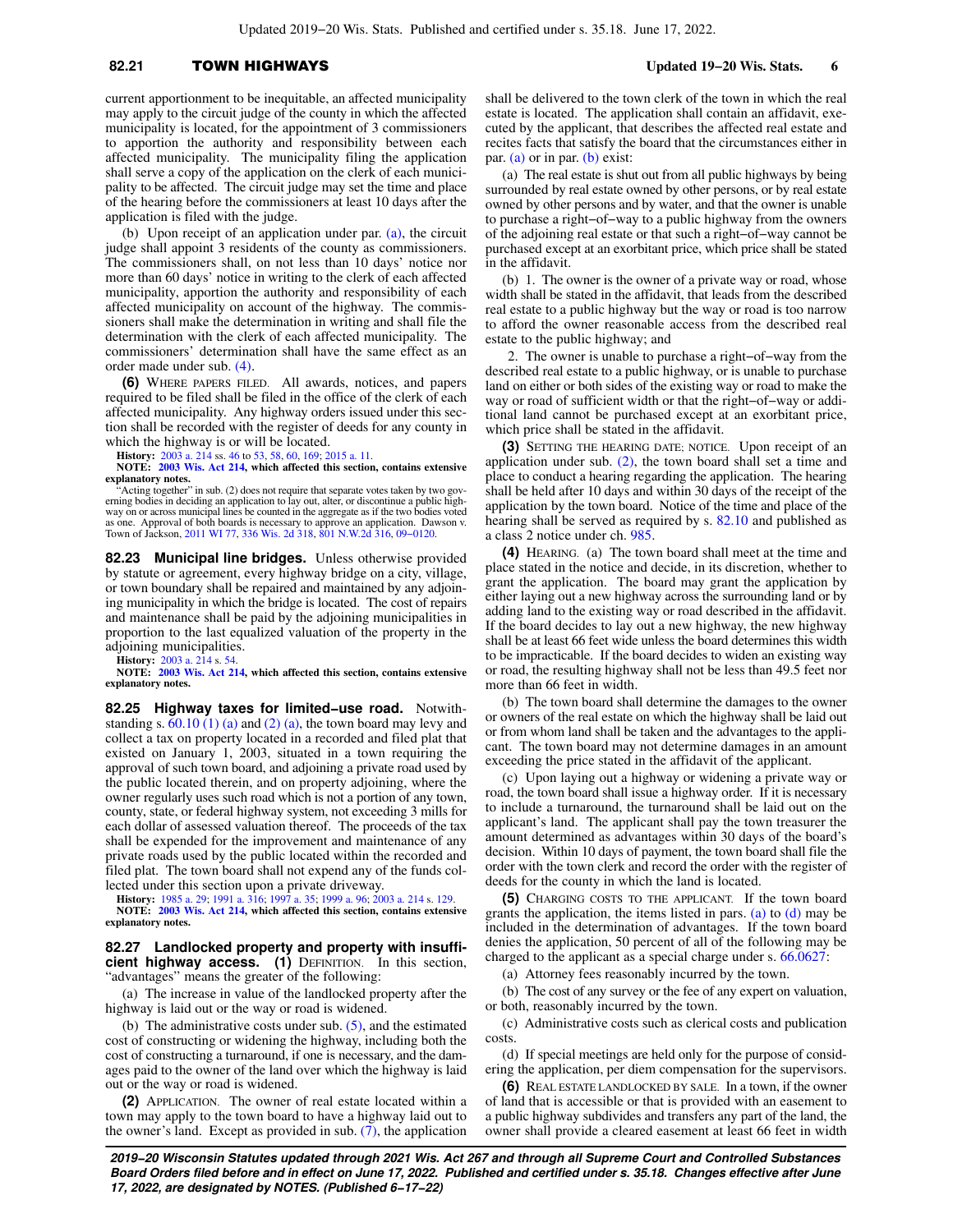that shall be continuous from the highway to the part of the subdivision sold. If the seller fails to provide the required easement, the town board may, pursuant to proceedings under this section, lay out a road at least 66 feet wide from the inaccessible land to the public highway over the remaining lands of the seller without assessment of damages or compensation to the seller.

**(7)** LAYING OUT A HIGHWAY TO AN ADJOINING TOWN. If it is impracticable to lay out a highway to an existing highway that is in the town where the land is situated, a landowner may apply to have a highway laid out to a highway in an adjoining town. The application shall comply with the requirements of sub. [\(2\),](https://docs.legis.wisconsin.gov/document/statutes/82.27(2)) except that the affidavit shall also state that it is impracticable to lay out a new highway to an existing highway in the town where the land is located and that it is practicable to lay out a highway to an existing highway in the adjoining town. The owner shall execute the application in duplicate and present one copy to the clerk of the town where the land is located and one copy to the clerk of the town where the proposed highway is to be laid out. The town boards shall proceed as provided in this section, except that all orders and notices shall be signed by both boards, and all papers required to be filed shall be made in duplicate and filed with each town clerk. The applicant shall pay the amount determined as advantages to the treasurer of the town in which the applicant's land is situated within 30 days of the decision. The order shall be recorded within 10 days of payment. All damages assessed shall be paid by the town where the applicant's land is situated.

**(8)** HIGHWAY TO ISLANDS IN MISSISSIPPI RIVER. (a) The owner of an island in the bottoms of the Mississippi River may submit an application under this section if the island is shut out from the bank of the river and from all highway access by islands, sloughs, and the lands of others, and the owner cannot purchase any highway access at a reasonable price.

(b) The application shall describe the affected land and shall contain an affidavit that recites the facts in par. [\(a\)](https://docs.legis.wisconsin.gov/document/statutes/82.27(8)(a)).

(c) The town shall not be liable for lack of repair or for defects in a highway laid out pursuant to this subsection, nor shall the town be liable for any accident or injury on a highway laid out under this subsection.

**(9)** LIMIT ON APPLICATIONS. The determination to deny an application under this section shall be final for the term of 3 years. No application to lay out a highway to the same property shall be considered within 3 years from the date of the refusal.

**(10)** HIGHWAY TO REMAIN PUBLIC FOR AT LEAST 2 YEARS. A highway laid out under this section shall be a public road and shall remain and be maintained as a public road for at least 2 years from the date of the order.

**History:** [2003 a. 214](https://docs.legis.wisconsin.gov/document/acts/2003/214) ss. [63](https://docs.legis.wisconsin.gov/document/acts/2003/214,%20s.%2063) to [71](https://docs.legis.wisconsin.gov/document/acts/2003/214,%20s.%2071), [170](https://docs.legis.wisconsin.gov/document/acts/2003/214,%20s.%20170).

**NOTE: [2003 Wis. Act 214](https://docs.legis.wisconsin.gov/document/acts/2003/214), which affected this section, contains extensive explanatory notes.**

A town board need not lay the road over land of the seller under former s. 80.13 (5) [now sub. (6)] but may lay the road over land of another under former s.  $80.13$  (3) [now sub. (4)]. Gaethke v. Town of Clay Banks,  $86$  Wis.  $2d$  495,  $273$  N.W. $2d$  764 (1979).

In the exercise of the discretion provided for under former s. 80.13 (3) [now sub. (4)], the town board may elect not to lay out a town road at all. Tagatz v. Township of Crystal Lake, [2001 WI App 80](https://docs.legis.wisconsin.gov/document/courts/2001%20WI%20App%2080), [243 Wis. 2d 108,](https://docs.legis.wisconsin.gov/document/courts/243%20Wis.%202d%20108) 626

**82.28 Highways and bridges on state boundaries.** The board of any town or county that is bounded in part by a river or a highway that is also a state boundary line may enter into an agreement with any adjoining municipality or county in the other state for the maintenance, construction, and reconstruction of boundary line highways and bridges. The costs shall be apportioned by agreement.

**History:** [2003 a. 214](https://docs.legis.wisconsin.gov/document/acts/2003/214). **NOTE: [2003 Wis. Act 214](https://docs.legis.wisconsin.gov/document/acts/2003/214), which affected this section, contains extensive explanatory notes.**

**82.29 Highways abutted by state park lands; discontinuance or relocation.** Any part of a highway lying wholly within state park lands may be discontinued or relocated by the state agency having jurisdiction over the state park by filing written notice of the discontinuance or relocation with the clerk of the municipality that has jurisdiction over the highway and upon approval by the municipality after holding a hearing as provided in s. [82.10.](https://docs.legis.wisconsin.gov/document/statutes/82.10) No discontinuance or relocation under this section may deprive a landowner of all highway access. This section does not apply to state trunk highways or connecting highways.

**History:** [1977 c. 29](https://docs.legis.wisconsin.gov/document/acts/1977/29) s. [1654 \(3\)](https://docs.legis.wisconsin.gov/document/acts/1977/29,%20s.%201654); [2003 a. 214](https://docs.legis.wisconsin.gov/document/acts/2003/214) s. [30;](https://docs.legis.wisconsin.gov/document/acts/2003/214,%20s.%2030) Stats. 2003 s. 82.29.

**NOTE: [2003 Wis. Act 214,](https://docs.legis.wisconsin.gov/document/acts/2003/214) which affected this section, contains extensive explanatory notes.**

### SUBCHAPTER IV

#### EXISTING HIGHWAYS

82.31 Validation of highways. (1) RECORDED HIGHWAYS. Any recorded highway that has been laid out under this chapter is a legal highway only to the extent that it has been opened and worked for 3 years. Any laid out highway that has not been fully and sufficiently described or recorded or for which the records have been lost or destroyed is presumed to be 66 feet wide.

**(2)** UNRECORDED HIGHWAYS. (a) Except as provided in pars. [\(b\)](https://docs.legis.wisconsin.gov/document/statutes/82.31(2)(b)) and [\(c\)](https://docs.legis.wisconsin.gov/document/statutes/82.31(2)(c)), any unrecorded highway that has been worked as a public highway for 10 years or more is a public highway and is presumed to be 66 feet wide.

(b) No road or bridge built upon the bottoms and sloughs of the Mississippi River by citizens or a municipality of any other state shall become a legal highway or a charge upon the town in which the road is located unless upon petition the highway is legally laid out by the town board.

(c) No lands granted for highway purposes that did not become a legal highway prior to July 1, 1913, shall become a legal highway unless the grant is accepted by the town board or by the town meeting of the town where the lands and proposed highway are located, and until a resolution of acceptance of the grant is recorded in the office of the town clerk.

**History:** [2003 a. 214](https://docs.legis.wisconsin.gov/document/acts/2003/214) ss. [21](https://docs.legis.wisconsin.gov/document/acts/2003/214,%20s.%2021) to [23](https://docs.legis.wisconsin.gov/document/acts/2003/214,%20s.%2023).

**NOTE: [2003 Wis. Act 214,](https://docs.legis.wisconsin.gov/document/acts/2003/214) which affected this section, contains extensive explanatory notes.**

When a governmental unit shows public use of a road for 20 years or public mainte-<br>nance for 10 years, a landowner claiming that the road is private has the burden of proving permissive use. Ruchti v. Monroe, [83 Wis. 2d 551,](https://docs.legis.wisconsin.gov/document/courts/83%20Wis.%202d%20551) [266 N.W.2d 309](https://docs.legis.wisconsin.gov/document/courts/266%20N.W.2d%20309) (1978).

When a highway was established by user, the existence of ancient fences within 2 rods of either side of the center of the highway was sufficient to rebut the sub. (2) presumption that the highway was 4 rods in width. Threlfall v. Town of Muscoda, [190 Wis. 2d 121](https://docs.legis.wisconsin.gov/document/courts/190%20Wis.%202d%20121), [527 N.W.2d 367](https://docs.legis.wisconsin.gov/document/courts/527%20N.W.2d%20367) (Ct. App. 1994).

The test under sub. (2) for whether a highway has been "worked" is whether the work demonstrates the public's ownership of the road so that the public use of the road is not merely permissive. Continuous work on a road by a public entity is more likely to demonstrate ownership than sporadic work. County of Langlade v. Kaster, [202](https://docs.legis.wisconsin.gov/document/courts/202%20Wis.%202d%20448) [Wis. 2d 448,](https://docs.legis.wisconsin.gov/document/courts/202%20Wis.%202d%20448) [550 N.W.2d 722](https://docs.legis.wisconsin.gov/document/courts/550%20N.W.2d%20722) (Ct. App. 1996), [95−2694.](https://docs.legis.wisconsin.gov/document/wicourtofappeals/95-2694)

When documents indicate an intent to dedicate roadways to the public, in the absence of official acceptance by the municipality, prior acceptance by the general public users prevents revocation of the offer to dedicate. Nothing prevents the acceptance of the ongoing offer by a municipality. Upon formal acceptance the municipality becomes liable for maintenance and for damages that might result from defects. Cohn v. Town of Randall, [2001 WI App 176](https://docs.legis.wisconsin.gov/document/courts/2001%20WI%20App%20176), [247 Wis. 2d 118,](https://docs.legis.wisconsin.gov/document/courts/247%20Wis.%202d%20118) [633 N.W.2d 674](https://docs.legis.wisconsin.gov/document/courts/633%20N.W.2d%20674), [00−2176.](https://docs.legis.wisconsin.gov/document/wicourtofappeals/00-2176)

A street is presumed to be 66 feet wide unless rebutted, by a preponderance of the evidence, by those contending that the street is some other width. Village of Brown Deer v. Balisterri, [2013 WI App 137](https://docs.legis.wisconsin.gov/document/courts/2013%20WI%20App%20137), [351 Wis. 2d 665,](https://docs.legis.wisconsin.gov/document/courts/351%20Wis.%202d%20665)

definition of highway to include roads, streets, bridges, sidewalks, driveway aprons, and shoulders of the highway. Village of Brown Deer v. Balisterri, [2013 WI App 137](https://docs.legis.wisconsin.gov/document/courts/2013%20WI%20App%20137), [351 Wis. 2d 665](https://docs.legis.wisconsin.gov/document/courts/351%20Wis.%202d%20665), [841 N.W.2d 59](https://docs.legis.wisconsin.gov/document/courts/841%20N.W.2d%2059), [13−0748](https://docs.legis.wisconsin.gov/document/wicourtofappeals/13-0748).

Rights−of−way boundaries of nondedicated roads are discussed. 69 Atty. Gen. 87. **NOTE: The above annotations cite to s. 80.01 (1) or (2), the predecessor statutes to s. 82.31.**

**82.33 Lost records; how restored; effect. (1)** Whenever the record of the laying out of any highway has been lost or destroyed, the board of the town in which the highway is located, upon notice being served in accordance with s. [82.10 \(4\)](https://docs.legis.wisconsin.gov/document/statutes/82.10(4)), may make a new record of the highway. The notice shall state the time when and the place where the board will decide whether to make the new record. The notice shall contain a legal description of the highway for which the proposed record will be made and a scale map of the land that would be affected. Notice need not be given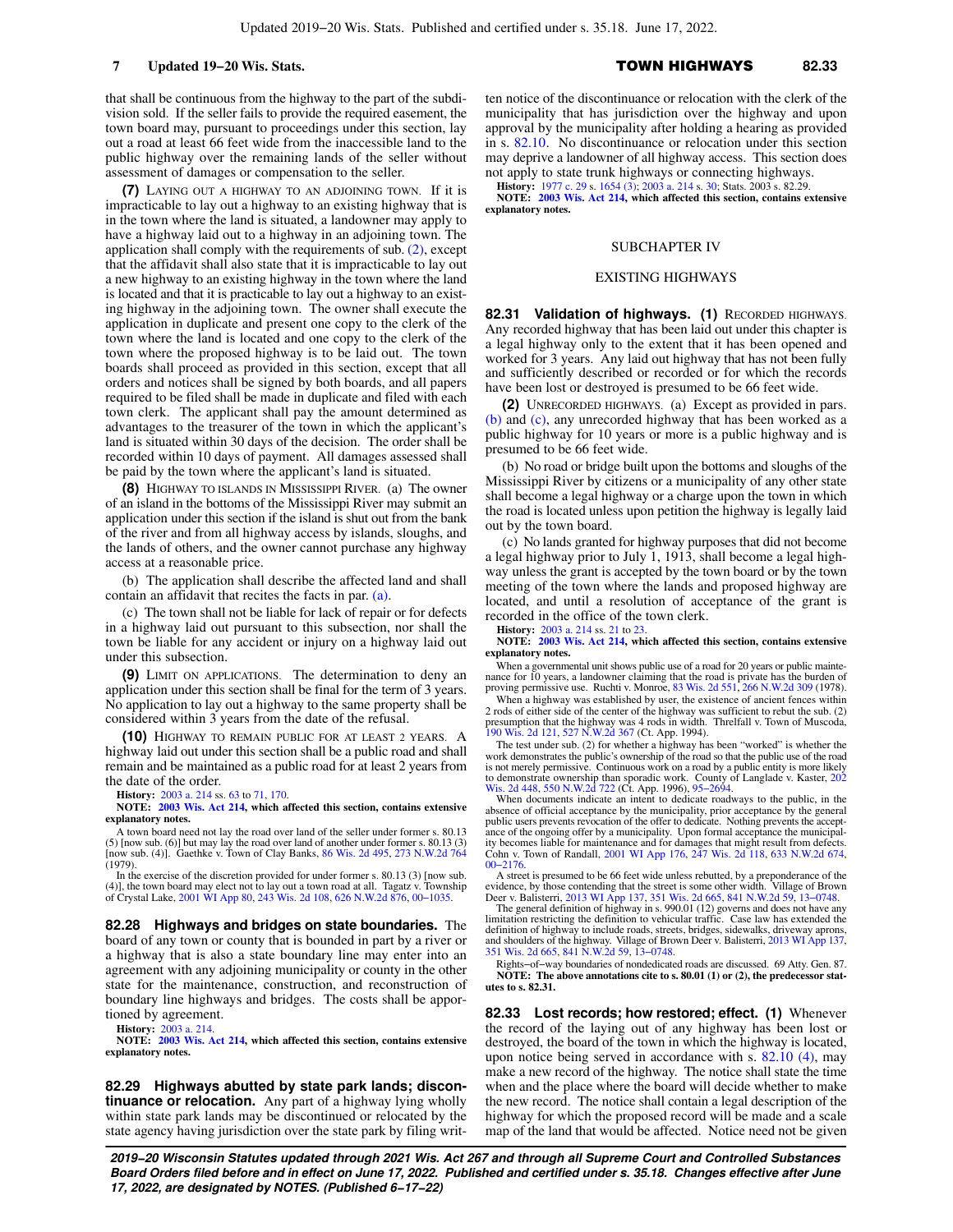### **82.33** TOWN HIGHWAYS **Updated 19−20 Wis. Stats. 8**

**(2)** At the time and place stated in the notice, the town board shall hold a public hearing regarding the proposed new record, and shall make a new record as it considers proper. If the board finds that the highway is a legal highway, the record of which has been lost or destroyed, the board shall issue a written order stating those facts and specifying the course, width, and other pertinent description of the highway. The order shall be filed with the town clerk and recorded in the office of the register of deeds for the county in which the highway is located. Any number of highways may be included in one notice or order under this section. A failure or refusal to make a new record for any highway does not preclude a subsequent proceeding for that purpose.

**(3)** Any person through whose land a highway described in an order filed under sub. [\(2\)](https://docs.legis.wisconsin.gov/document/statutes/82.33(2)) passes may appeal under s. [82.15](https://docs.legis.wisconsin.gov/document/statutes/82.15) on the grounds that the highway described in the order was not a legal highway in fact. No person may call into question the regularity of proceedings under this section except owners of land on whom notice should have been served but in fact was not and persons claiming under those owners.

**History:** [1999 a. 97;](https://docs.legis.wisconsin.gov/document/acts/1999/97) [2003 a. 214](https://docs.legis.wisconsin.gov/document/acts/2003/214) s. [98;](https://docs.legis.wisconsin.gov/document/acts/2003/214,%20s.%2098) Stats. 2003 s. 82.33.

**NOTE: [2003 Wis. Act 214](https://docs.legis.wisconsin.gov/document/acts/2003/214), which affected this section, contains extensive explanatory notes.**

**82.35 Temporary highways and detours; damages. (1)** The town board, upon its own motion, may lay out and open temporary highways through any lands in the following situations:

(a) When any highway is practically impassable or dangerous to travel.

(b) When the town board considers it necessary to suspend travel on a highway or on any part of a highway due to construction, repair, or other reasons.

**(2)** (a) The board may contract in writing with the owner or lessee of any land through which it proposes to lay out a temporary highway, as to the location of the highway, and the damages that the owner or lessee is to receive. The contract shall be filed with the town clerk.

(b) In the absence of a contract under par. [\(a\),](https://docs.legis.wisconsin.gov/document/statutes/82.35(2)(a)) the board shall determine the location of the temporary highway and the award of damages. Unless an emergency exists, the board shall serve the landowner with notice of the location of the highway and the award of damages and shall provide the landowner with 48 hours to object. The town board shall file a written order with the town clerk specifying the location of the temporary highway and the damages awarded.

(c) The owner or occupant of any land occupied by a temporary highway may, at any time after it is opened and within 30 days after it is vacated or discontinued, apply to the town board to determine the owner's or occupant's damages.

**(3)** If a temporary highway is opened in connection with or on account of road or bridge construction, the damages agreed upon or awarded pursuant to this section may be treated as part of the construction cost and paid out of the construction funds.

**(4)** A temporary highway shall exist only so long as needed and shall be considered vacated and discontinued when the permanent highway is again opened for public travel.

**History:** [1991 a. 316](https://docs.legis.wisconsin.gov/document/acts/1991/316); [2003 a. 214](https://docs.legis.wisconsin.gov/document/acts/2003/214) ss. [124](https://docs.legis.wisconsin.gov/document/acts/2003/214,%20s.%20124) to [127,](https://docs.legis.wisconsin.gov/document/acts/2003/214,%20s.%20127) [172;](https://docs.legis.wisconsin.gov/document/acts/2003/214,%20s.%20172) Stats. 2003 s. 82.35. **NOTE: [2003 Wis. Act 214](https://docs.legis.wisconsin.gov/document/acts/2003/214), which affected this section, contains extensive explanatory notes.**

**82.37 Tunnel under highway by landowner.** The owner of land on both sides of a town highway may construct a tunnel under the highway, and may erect fences that are necessary for the use of the tunnel. The tunnel shall not interfere with or endanger travel on the highway. The owner shall maintain the tunnel and shall be liable for all damages that occur as a result of the failure to keep the tunnel in repair. Unless authorized by a town meeting,

the tunnel shall not be less than 25 feet in length. The electors of the town at an annual town meeting may authorize the construction of a tunnel that is less than 25 feet, but at least 16 feet in length.

**History:** [1989 a. 56](https://docs.legis.wisconsin.gov/document/acts/1989/56), [359](https://docs.legis.wisconsin.gov/document/acts/1989/359); [2003 a. 214](https://docs.legis.wisconsin.gov/document/acts/2003/214) s. [138](https://docs.legis.wisconsin.gov/document/acts/2003/214,%20s.%20138); Stats. 2003 s. 82.37.

**NOTE: [2003 Wis. Act 214,](https://docs.legis.wisconsin.gov/document/acts/2003/214) which affected this section, contains extensive explanatory notes.**

**82.50 Town road standards. (1)** The following minimum geometric design standards are established for improvements on town roads:

| Annual Average 24-hour<br>Traffic (ADT)                                                 | Minimum Design<br><b>Standards</b> |
|-----------------------------------------------------------------------------------------|------------------------------------|
| (a) Local service, intermittent traffic                                                 |                                    |
|                                                                                         |                                    |
|                                                                                         |                                    |
|                                                                                         |                                    |
| (b) Under $100$ ADT                                                                     |                                    |
|                                                                                         |                                    |
|                                                                                         |                                    |
|                                                                                         |                                    |
| 4. Maximum grades 9 percent-11 percent                                                  |                                    |
| (c) $100$ to $250$ ADT                                                                  |                                    |
|                                                                                         |                                    |
|                                                                                         |                                    |
|                                                                                         |                                    |
| 4. Maximum grades 8 percent-11 percent                                                  |                                    |
| (d) 251 to 400 ADT                                                                      |                                    |
| 1. Right-of-way $\ldots \ldots \ldots \ldots \ldots \ldots \ldots \ldots \ldots$ 4 rods |                                    |
|                                                                                         |                                    |
|                                                                                         |                                    |
| 4. Maximum grades 6 percent-8 percent                                                   |                                    |
|                                                                                         |                                    |
| (e) 401 to 1,000 ADT                                                                    |                                    |
|                                                                                         |                                    |
|                                                                                         |                                    |
|                                                                                         |                                    |
| 4. Maximum grades 5 percent-8 percent                                                   |                                    |
|                                                                                         |                                    |
| (f) $1,001$ to 2,400 ADT                                                                |                                    |
|                                                                                         |                                    |
| 2. Roadway width  44 feet                                                               |                                    |
|                                                                                         |                                    |
| 4. Maximum grades 5 percent-7 percent                                                   |                                    |
|                                                                                         |                                    |
| (g) Over $2,400$ State trunk standards                                                  |                                    |
| (2) The department may approve deviations from the mini-                                |                                    |

tment may approve deviations. mum standards in special cases where the strict application of the standards is impractical and where such deviation is not contrary to the public interest and safety and the intent of this section.

**(3)** This section does not apply to improvements on town roads existing on October 1, 1992.

**History:** [1981 c. 20;](https://docs.legis.wisconsin.gov/document/acts/1981/20) [1987 a. 137](https://docs.legis.wisconsin.gov/document/acts/1987/137) s. [6](https://docs.legis.wisconsin.gov/document/acts/1987/137,%20s.%206); [1989 a. 56](https://docs.legis.wisconsin.gov/document/acts/1989/56); [1991 a. 39](https://docs.legis.wisconsin.gov/document/acts/1991/39); [1993 a. 490;](https://docs.legis.wisconsin.gov/document/acts/1993/490) [1999](https://docs.legis.wisconsin.gov/document/acts/1999/85) [a. 85;](https://docs.legis.wisconsin.gov/document/acts/1999/85) [2003 a. 214](https://docs.legis.wisconsin.gov/document/acts/2003/214) s. [182;](https://docs.legis.wisconsin.gov/document/acts/2003/214,%20s.%20182) Stats. 2003 s. 82.50.

**NOTE: [2003 Wis. Act 214,](https://docs.legis.wisconsin.gov/document/acts/2003/214) which affected this section, contains extensive explanatory notes.**

This section vests in a town a certain degree of discretion with respect to complying with minimum standards for town roads. Nothing in the statutes controls the circumstances in which a town may apply for a deviation under sub. (2), which indicates that the application is left to the town's discretion. DSG Evergreen Family Limited Partnership v. Town of Perry, [2020 WI 23,](https://docs.legis.wisconsin.gov/document/courts/2020%20WI%2023) [390 Wis. 2d 533,](https://docs.legis.wisconsin.gov/document/courts/390%20Wis.%202d%20533) [939 N.W.2d 564,](https://docs.legis.wisconsin.gov/document/courts/939%20N.W.2d%20564) [17−2352](https://docs.legis.wisconsin.gov/document/wisupremecourt/17-2352).

Sub. (1) does not impose obligations on a town that are susceptible to a declaration of rights, nor does it create a private cause of action by which a plaintiff can recover damages for an alleged failure to construct a proper road. DSG Evergreen Family<br>Limited Partnership v. Town of Perry, [2020 WI 23,](https://docs.legis.wisconsin.gov/document/courts/2020%20WI%2023) [390 Wis. 2d 533,](https://docs.legis.wisconsin.gov/document/courts/390%20Wis.%202d%20533) [939 N.W.2d 564](https://docs.legis.wisconsin.gov/document/courts/939%20N.W.2d%20564), [17−2352.](https://docs.legis.wisconsin.gov/document/wisupremecourt/17-2352)